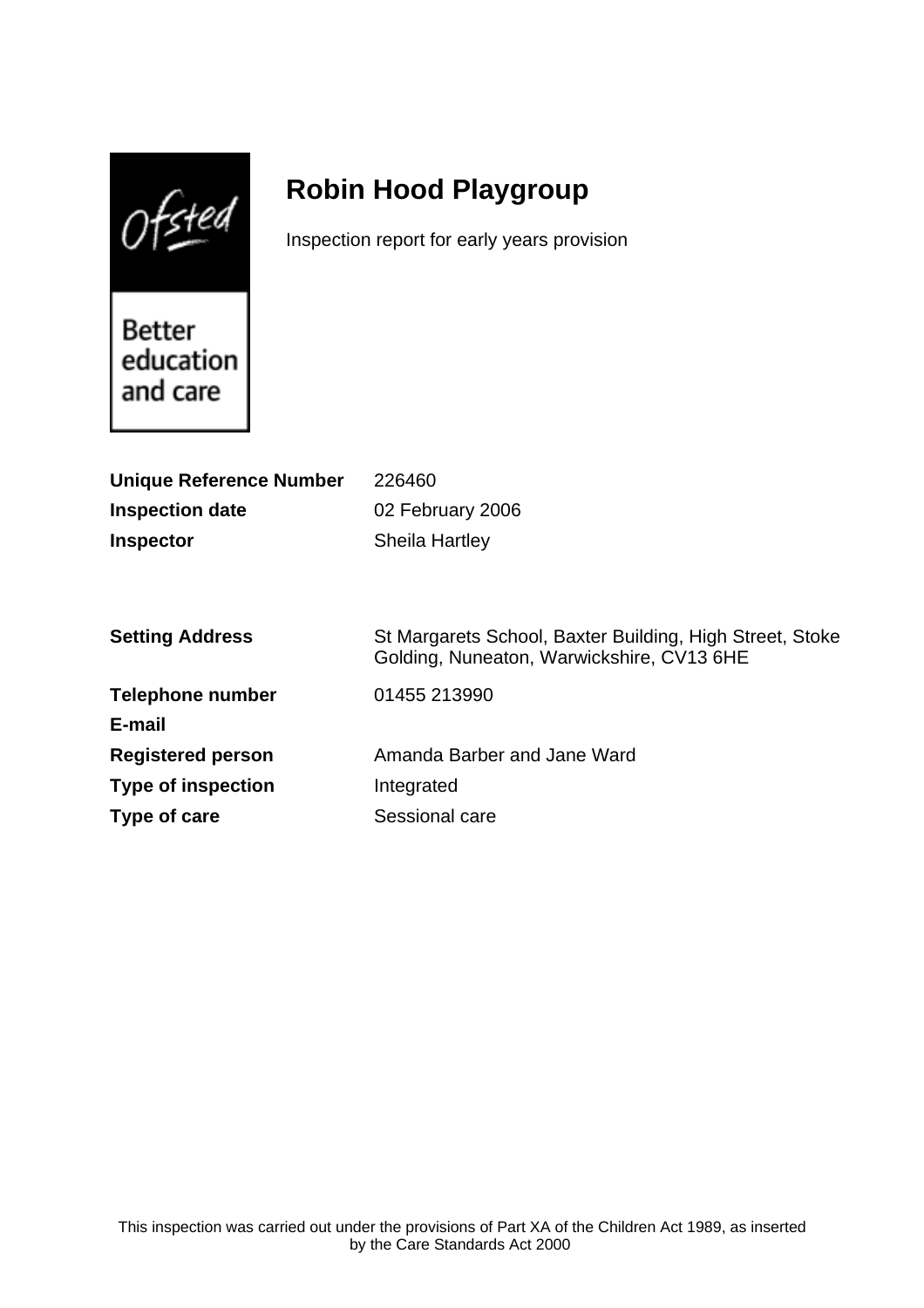# **ABOUT THIS INSPECTION**

The purpose of this inspection is to assure government, parents and the public of the quality of childcare and, if applicable, of nursery education. The inspection was carried out under Part XA Children Act 1989 as introduced by the Care Standards Act 2000 and, where nursery education is provided, under Schedule 26 of the School Standards and Framework Act 1998.

This report details the main strengths and any areas for improvement identified during the inspection. The judgements included in the report are made in relation to the outcomes for children set out in the Children Act 2004; the National Standards for under 8s day care and childminding; and, where nursery education is provided, the Curriculum guidance for the foundation stage.

The report includes information on any complaints about the childcare provision which Ofsted has received since the last inspection or registration or 1 April 2004 whichever is the later.

## **The key inspection judgements and what they mean**

Outstanding: this aspect of the provision is of exceptionally high quality Good: this aspect of the provision is strong Satisfactory: this aspect of the provision is sound Inadequate: this aspect of the provision is not good enough

For more information about early years inspections, please see the booklet Are you ready for your inspection? which is available from Ofsted's website: www.ofsted.gov.uk.

## **THE QUALITY AND STANDARDS OF THE CARE AND NURSERY EDUCATION**

On the basis of the evidence collected on this inspection:

The quality and standards of the care are good. The registered person meets the National Standards for under 8s day care and childminding.

The quality and standards of the nursery education are good.

## **WHAT SORT OF SETTING IS IT?**

Robin Hood playgroup is privately owned. It opened in 1998 and operates from converted accommodation owned by the Diocese of Leicester within the grounds of St. Margaret's Church of England Primary School in the village of Stoke-Golding, near Hinckley in Leicestershire. A maximum of 26 children may attend the playgroup at any one time. The playgroup is open each weekday from 9.00 to 11.30 and from 12.30 to 15.15 during the school term. All children share access to a secure enclosed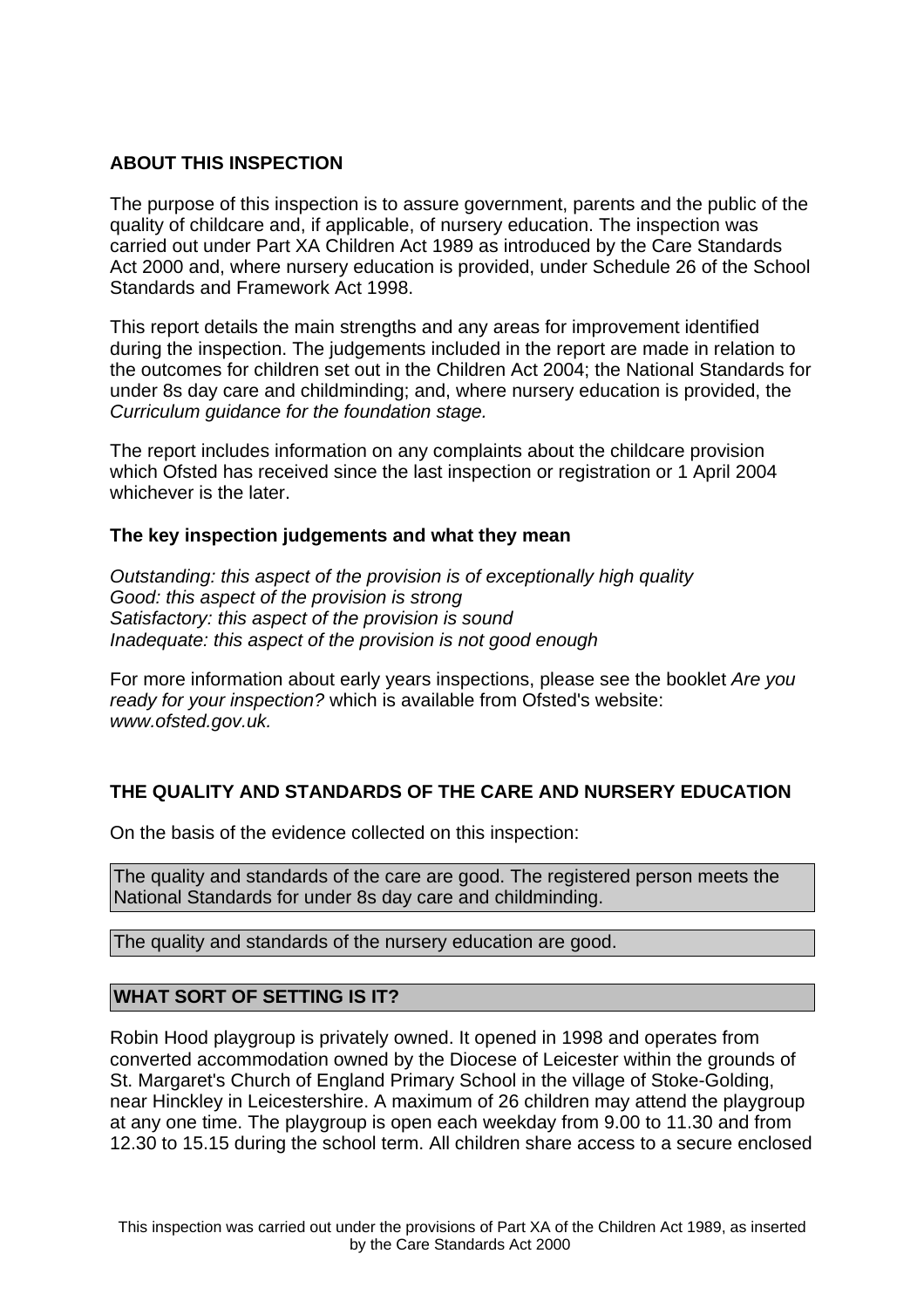outdoor play area.

There are currently 48 children aged from 2 to under 5 years on roll. Of these 36 children receive funding for nursery education. Children come from the local community and surrounding area. The playgroup employs 6 staff. More than 50 percent of the staff, including the manager hold appropriate early years qualifications.

# **THE EFFECTIVENESS OF THE PROVISION**

# **Helping children to be healthy**

The provision is good.

Children are cared for in a very clean and hygienic environment where staff use good practice to protect them from infection. They are familiar with daily routines, such as hand washing, which effectively promote their health and development. Young children receive help with hand washing whilst older children use the toilet independently and wash their hands afterwards. Children are learning to be responsible for their own healthy practices as staff make good use of routines and plan activities to increase children's awareness and understanding. However, a towel shared by all children does present a risk of cross infection.

A clear policy regarding the exclusion of children who are ill or infectious is discussed and agreed with parents. This means children do not attend the group when they are ill and their play mates are not exposed to the risk of infection.

Children enjoy fruit and other healthy snack options. Staff sit with them at snack time, making effective use of the opportunity to explain to them why healthy eating is important and to promote the sociability of meal times. Effective measures are taken to record and take account of children's allergies and dietary requirements. Children have access to drinking water at all times so they do not become dehydrated. They enjoy a drink of milk at snack time and learn where milk comes from and why it is good for them in a planned activity.

Regular opportunities for outdoor play means children really enjoy physical activity and playing in the fresh air. They have access to a good range of equipment for developing physical skills and good space to run about. This allows them to gain confidence in their skills and develop a good sense of spatial awareness as they negotiate a pathway without bumping into their friends. They notice the difference to their bodies as they become warm and their hearts beat faster. Staff take the opportunity to question them, developing their awareness further and promoting an understanding of why exercise is important for a healthy lifestyle.

## **Protecting children from harm or neglect and helping them stay safe**

The provision is good.

High regard is given to children's safety. The premises remain secure during operation with a doorbell access for all parents and visitors. Children's security is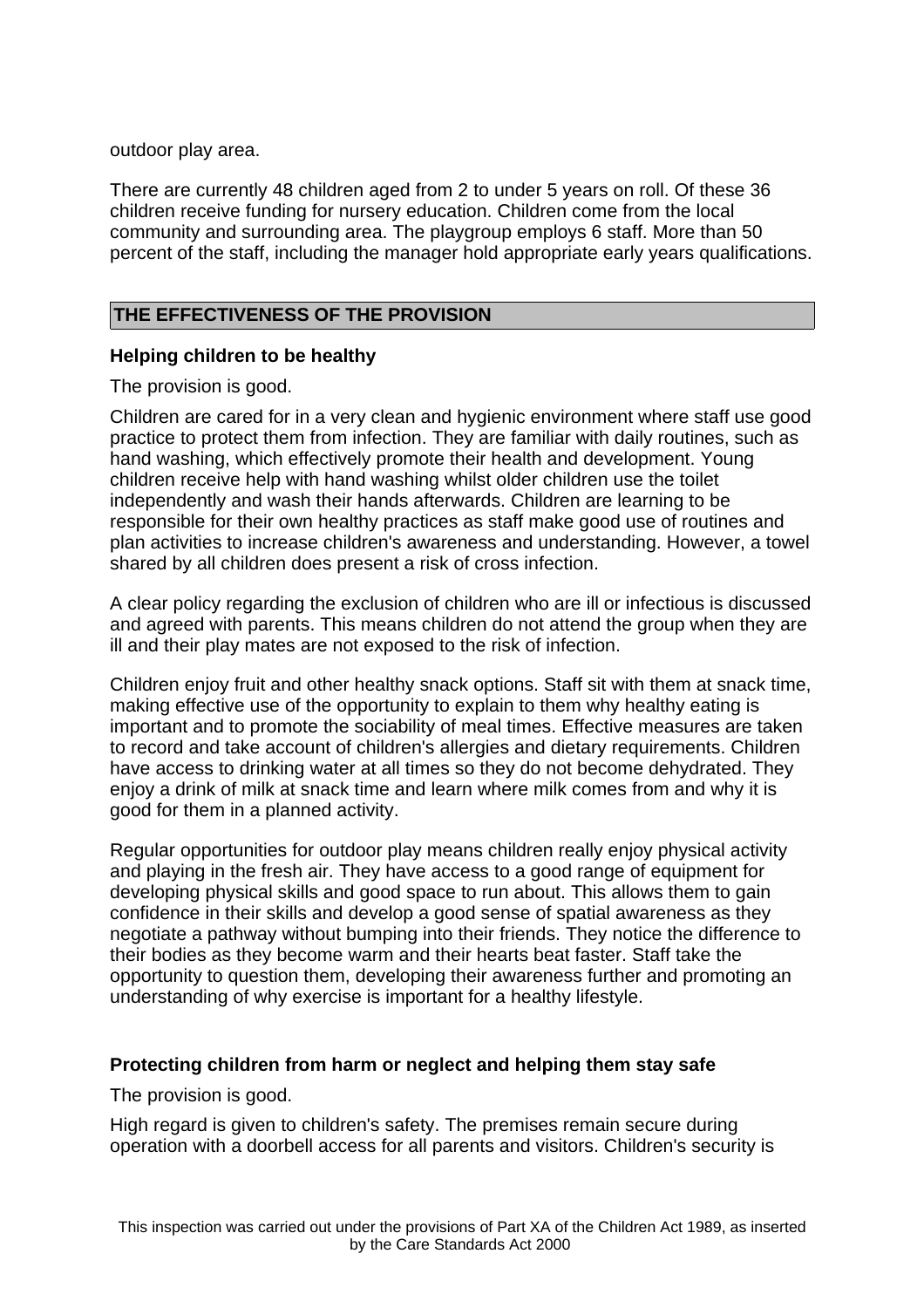further improved by staff's high level of awareness and vigilance. Risk assessments and regular checks by vigilant staff ensure that all areas used by children are safe and any hazards are identified and minimised. Children are cared for by qualified, experienced staff who work together well and diligently follow health and safety procedures to keep children safe and meet their needs.

Children move confidently around the welcoming, child friendly setting. Care and attention is given to ensure the furniture, equipment and resources are maintained and arranged to allow children the space to move around confidently and access them freely. Children have access to a good range of developmentally appropriate resources, many of which are stored at children's height to promote independence and choice.

Activities are planned and presented to encourage children to develop responsibility for their own safety. They have fun taking it in turns to dress up as a school crossing warden whilst learning about road safety. They are reminded of other ways to stay safe as staff ask them to walk and not run indoors and to stay within their sight when playing outside. Children are well protected by staff who receive child protection training. Staff have a good awareness of child protection procedures and know how to put them into place to promote children's welfare.

## **Helping children achieve well and enjoy what they do**

The provision is good.

Children really enjoy their time at the playgroup and achieve well because staff are interested in providing a high quality of care. The Foundation Stage is used well to plan and present activities for children aged three and four years and adapted effectively for younger children. This ensures that all children are developing independence and make good progress in areas such as communication and socialisation. However, the 'Birth to three matters' framework has not yet been implemented.

Staff share warm and very productive relationships with all children and know them well as individuals, this allows them to feel secure and develop a strong sense of their own self-worth. Children are cared for in developmentally appropriate groups in morning and afternoon sessions. High quality resources which provide a range of exploratory and sensory experiences help children to learn, make good progress and are easily accessible to them. Paintings and craft work displayed and activities presented show the children have the opportunity to express themselves freely. For example, they delight in mark making in shaving foam. Younger children make their own patterns and squiggles whilst others make shapes and begin to form letters. Children choose books for personal enjoyment and listen to stories attentively.

The children play side by side and together well and are learning to take turns and share. They know what is expected of them and respond by behaving well and using their 'listening ears'.

All the children really enjoy outdoor physical activities which provide good opportunities for them to develop physical skills, such as walking, jumping and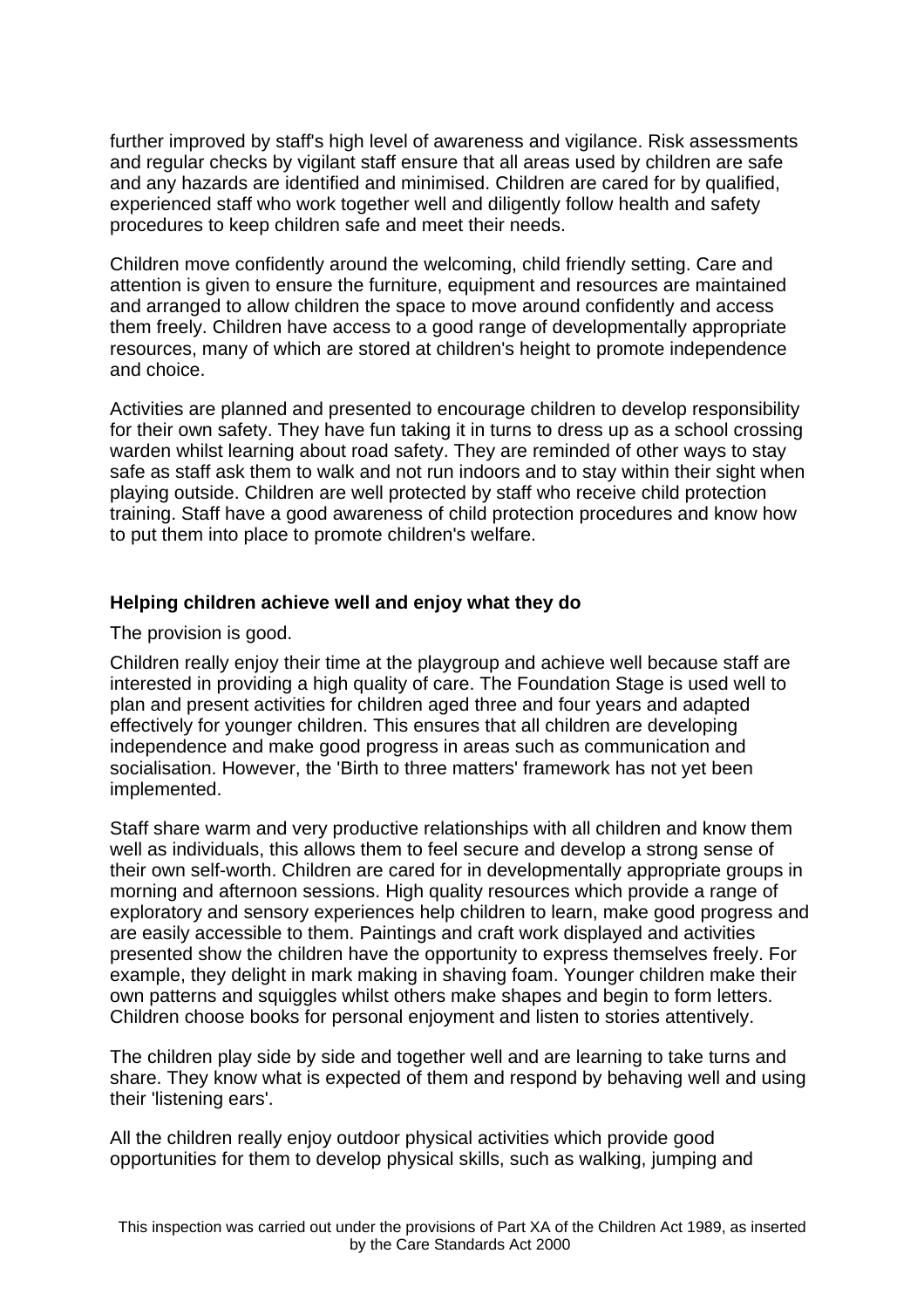hopping. As they go on 'A bear hunt' they learn about their environment whilst being active.

#### Nursery Education.

The quality of teaching and learning is good. Staff have a very good understanding of the Foundation Stage and children are interested in the range of activities provided to engage and stimulate their learning. The range of resources available is designed and chosen to help them to make good progress in all areas of learning.

Children show a strong sense of belonging as they greet practitioners and each other upon arrival. They are becoming more independent and self-caring as routines and activities are used well to encourage them to dress and undress themselves, go to the toilet and wash their hands afterwards.

Young children are skilled communicators and use words effectively to convey their experiences both real and imaginary. They are sufficiently confident to speak in a group situation about their home and family. All the children sit and listen to stories carefully. They offer answers to questions and play their part in telling a familiar story. For example, during the story of 'The Three Billy Goats Gruff' one child makes the sounds of the 'clip cop' over the bridge with coconut shells and the others join in with the words of the 'Troll' and the goats. Children are making good progress in linking sounds to letters and are developing confidence in mark making and letter formation. They have an awareness of shapes and are able to recognise and name shapes such as squares, circles and triangles. The use of numbers in everyday activities and routines fosters their confidence and abilities well. They recognise the meaning of numbers and numerals. A four-year-old is able to identify that the figures '1' and '9' are needed to make the figure '19'.

The children develop a knowledge and understanding of the world as they watch caterpillars become chrysalises and butterflies emerge. As they go on a trip to the post-office they buy their own stamps to post the letters they have written. Their awareness of space and movement is well promoted by regular use of the outdoor areas for physical activity and opportunities for movement to music and action rhymes like 'Dingle Dangle Scarecrow'.

Effective planning of activities and play opportunities covers all areas of learning and contributes well to children's progress. Observations are used to assess and monitor children's achievements and progress. However, the record of progress is not developed sufficiently to provide good information for parents and to inform planning. Staff know individual children very well and use their knowledge effectively to plan and prepare activities which interest the children and motivate them to learn. Free choice activities and opportunities excite and interest children and are designed to provide an appropriate level of challenge for children with differing capabilities. Staff use very effective questioning to promote children's thinking and develop their learning. Their enthusiasm, good teamwork and approach provide a stimulating environment in which children enjoy learning and make good progress.

#### **Helping children make a positive contribution**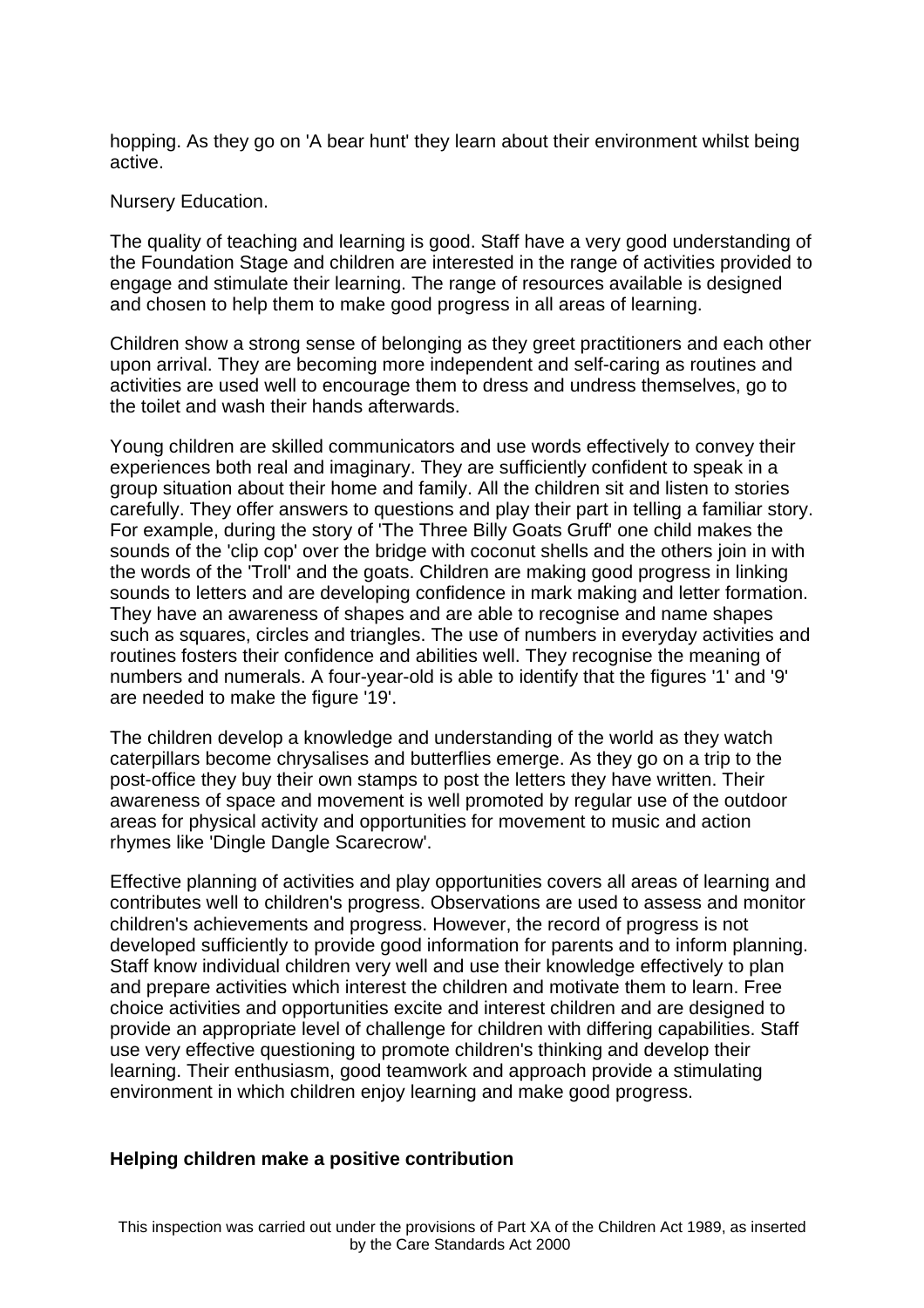# The provision is good.

All children are warmly welcomed into the group and are valued as individuals. Their needs are met well because staff work very closely with parents to ensure that they have all relevant information about their changing care needs. Children are encouraged to have positive attitudes towards each other by the provision of a good range of resources and the celebration of festivals such as Chinese New Year. This ensures that all children develop self-esteem and a sense of belonging. It also promotes children's spiritual, moral, social and cultural development well. Staff promote an anti-bias learning environment and all children are encouraged to play with all resources to promote this.

Children with special needs receive a good service as the staff know them well as individuals. Staff work closely with parents and support services to ensure that children's needs are met and they make progress. Facilities are suitable and appropriate resources are put in place. Children are encouraged to take part in all activities and staff are experienced in allowing children to progress and enjoy at their own pace.

Children are well behaved and are learning to use good manners at all times. They are aware of the need for rules to ensure that activities are successful and happily help with tidying away which helps them to feel included in the routines of the group. A behaviour management policy is in place which effectively demonstrates how children are managed, promotes positive behaviour and is shared with parents.

The quality of the partnership with parents and carers is good. Parents receive comprehensive information about the setting and the Foundation Stage of Learning. They are welcomed into the playgroup and have access to records of their children's achievements if requested. Parents are encouraged to help their children learn at home through activities such as, keeping a teeth brushing chart with their child. Response to a questionnaire reflects that all the parents feel they are made welcome at the playgroup and the vast majority of parents are more than satisfied with the level of information they receive about their child's progress.

# **Organisation**

The organisation is good.

Children receive a good level of care from a very stable workforce. This ensures that they are looked after safely by qualified and committed staff who have been vetted and work together well as a team.

The group is suitably organised with all children receiving care in one room. Indoor and outdoor space is designed to maximise play and learning opportunities for all children. All legally required documentation which contributes to children's health, safety and well-being is in place and used well to ensure that children's needs are well met and parents are informed. Staff receive regular appraisals which ensure that any training needs are identified and they understand what is expected of them to meet the needs of the children and provide good quality care and nursery education.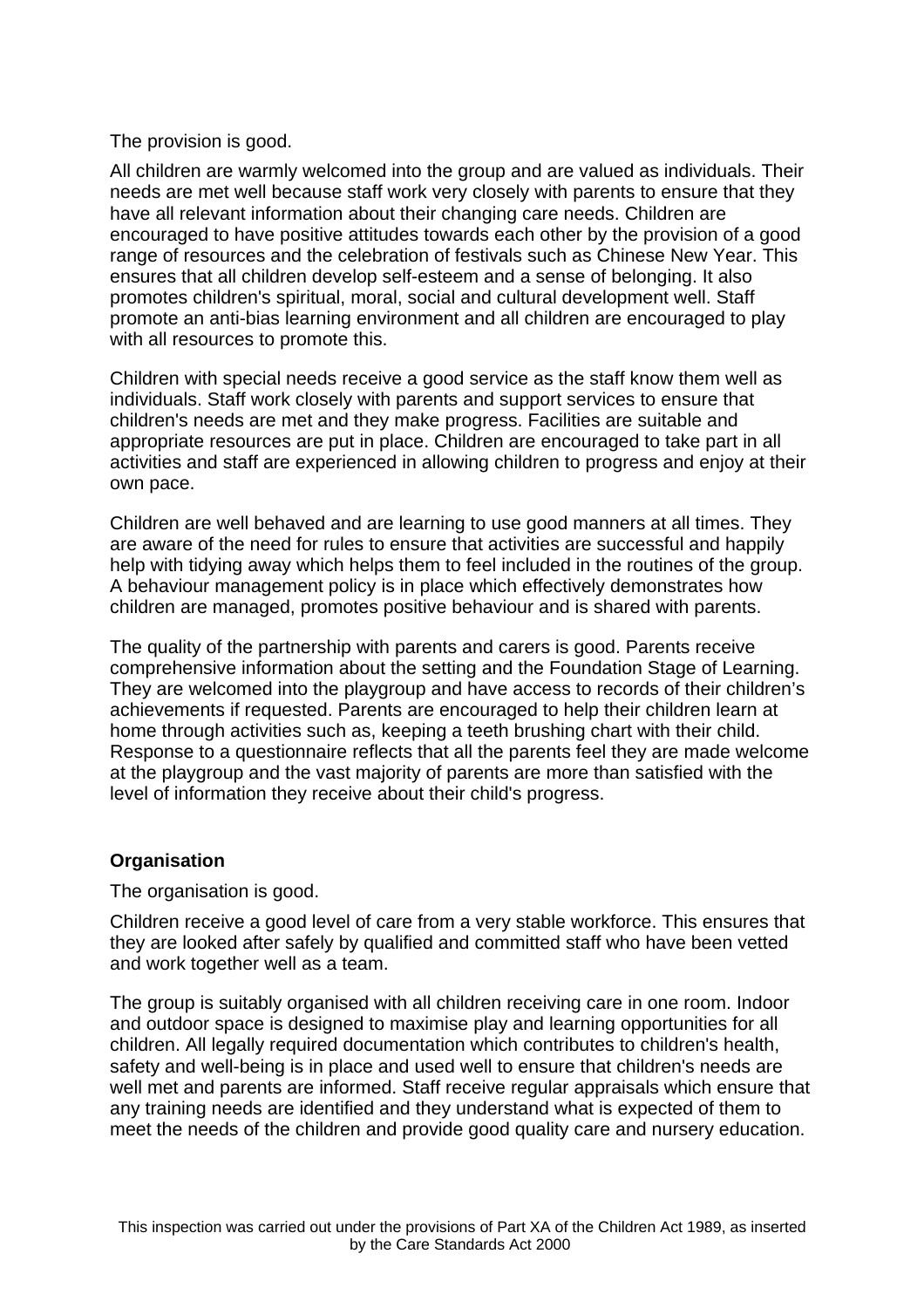Policies and procedures are known by all staff and training is supported so that children benefit from skilled and qualified staff with current knowledge. Children have the confidence to initiate their own activities because good levels of adult support provide them with self-assurance and toys and equipment are arranged well to offer a variety of play opportunities.

The quality of leadership and management for the nursery education is good. The managers have a clear vision about how to provide a quality service to children and parents that meets their individual needs. They monitor and evaluate the provision for nursery education and seek support from a mentor teacher to make continuous improvement. Regular staff meetings keep staff informed, ensure they are involved and committed to implement new ways of working to enhance the provision.

Overall, the provision meets the needs of the children who attend.

#### **Improvements since the last inspection**

At the last inspection the providers were asked to make improvements to their documentation.

They have taken appropriate action. Parents provide written permission for emergency medical treatment or advice to be sought for their child in case of accident or illness. They also sign the accident book to acknowledge an entry relating to their child. The complaints procedure and associated information includes the address and telephone number of the regulator. In line with recent amendments to the national standards further changes to the complaints procedure are to be made and a log of any concerns raised at the setting will be maintained. This ensures that records, policies and procedures required for the safe management of the provision and to promote the welfare, care and learning of children are maintained.

## **Complaints since the last inspection**

There have been no complaints made to Ofsted since registration. The provider is required to keep a record of complaints made by parents which they can see on request. The complaint record may contain complaints other than those made to Ofsted.

# **THE QUALITY AND STANDARDS OF THE CARE AND NURSERY EDUCATION**

On the basis of the evidence collected on this inspection:

The quality and standards of the care are good. The registered person meets the National Standards for under 8s day care and childminding.

#### The quality and standards of the nursery education are good.